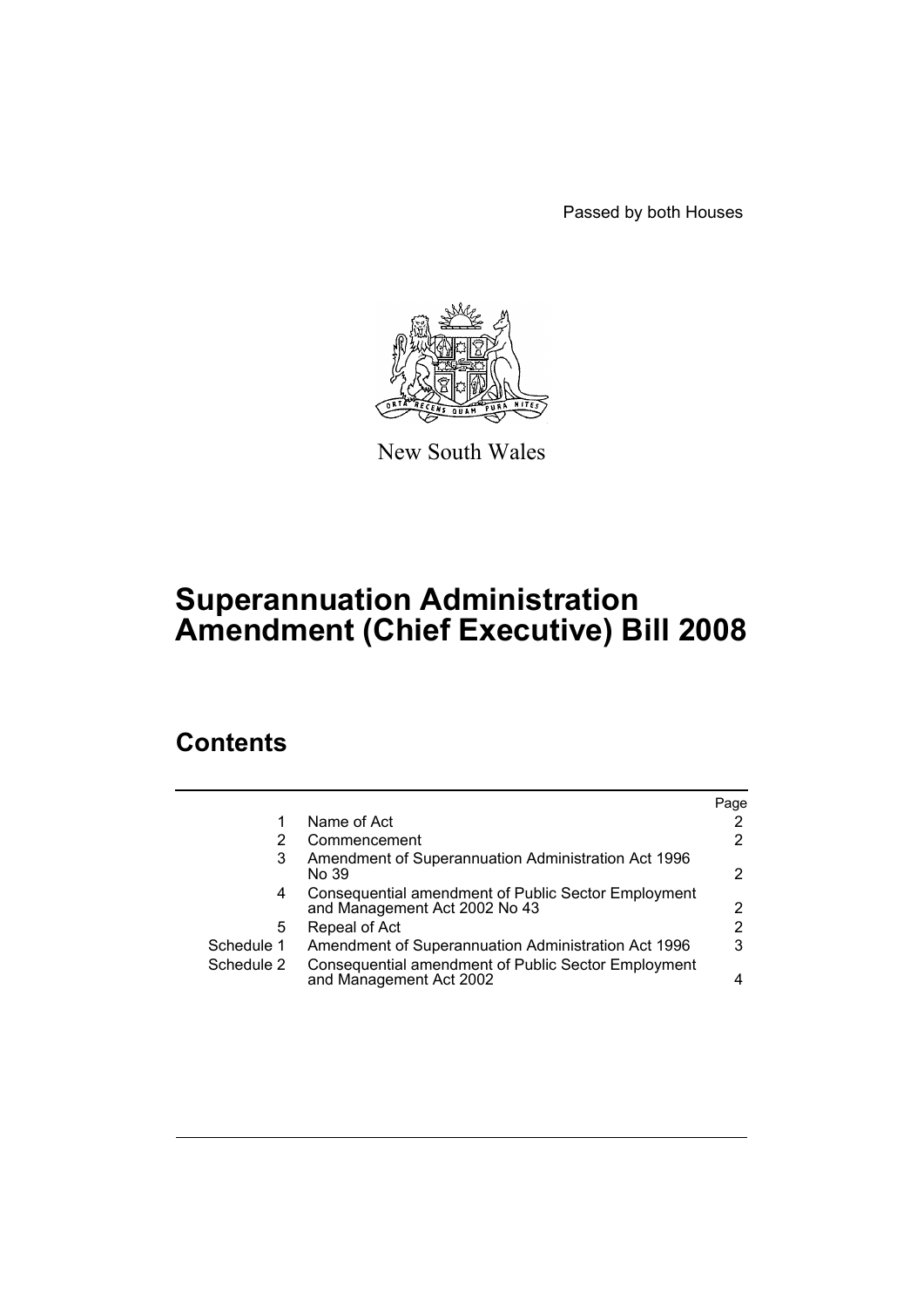*I certify that this public bill, which originated in the Legislative Assembly, has finally passed the Legislative Council and the Legislative Assembly of New South Wales.*

> *Clerk of the Legislative Assembly. Legislative Assembly, Sydney, , 2008*



New South Wales

## **Superannuation Administration Amendment (Chief Executive) Bill 2008**

Act No , 2008

An Act to amend the *Superannuation Administration Act 1996* to provide for the employment of the chief executive officer of STC by the STC Board; and to make a consequential amendment to the *Public Sector Employment and Management Act 2002*.

*I have examined this bill and find it to correspond in all respects with the bill as finally passed by both Houses.*

*Assistant Speaker of the Legislative Assembly.*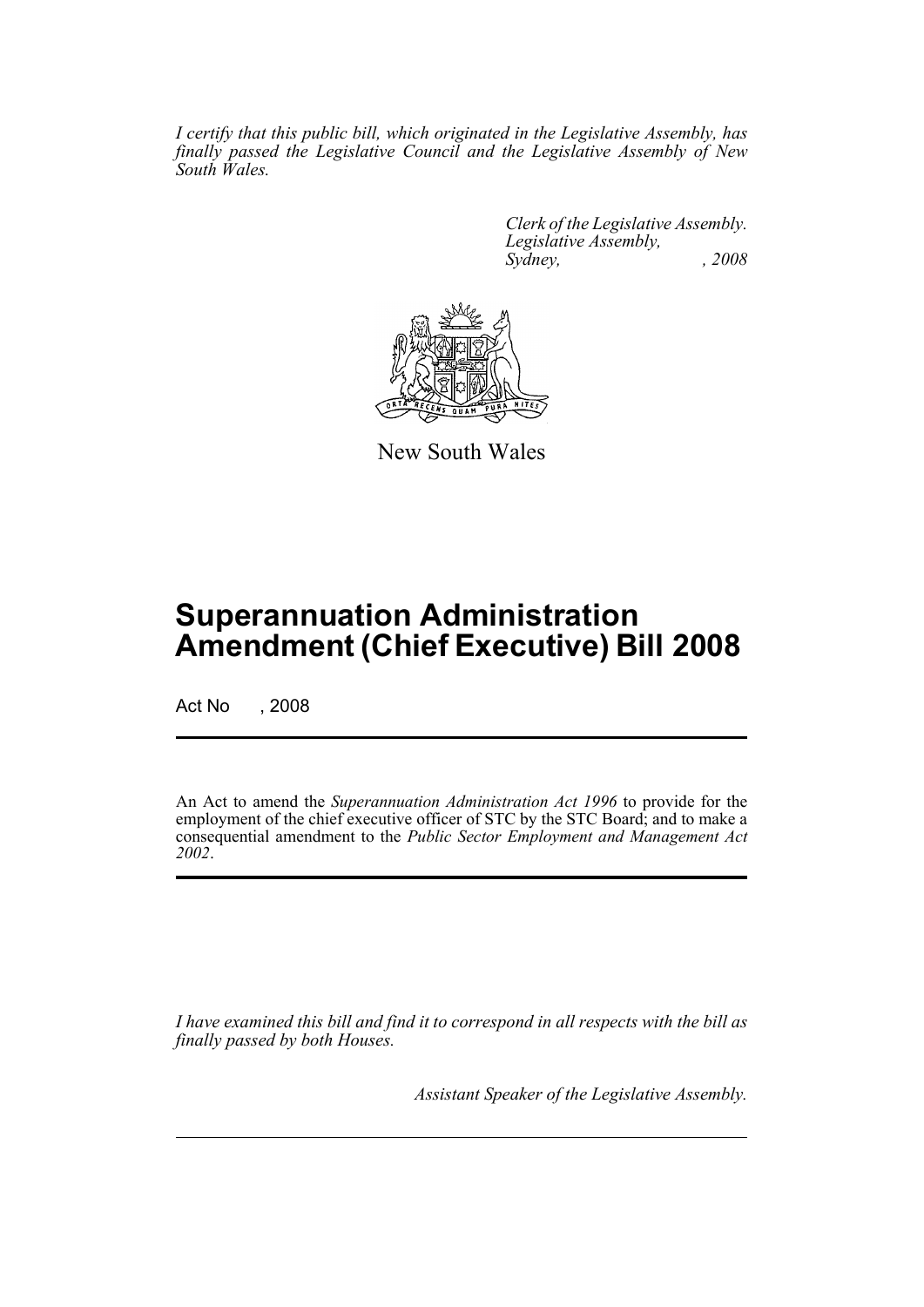#### <span id="page-2-0"></span>**The Legislature of New South Wales enacts:**

#### **1 Name of Act**

This Act is the *Superannuation Administration Amendment (Chief Executive) Act 2008*.

#### <span id="page-2-1"></span>**2 Commencement**

This Act commences on the date of assent to this Act.

#### <span id="page-2-2"></span>**3 Amendment of Superannuation Administration Act 1996 No 39**

The *Superannuation Administration Act 1996* is amended as set out in Schedule 1.

#### <span id="page-2-3"></span>**4 Consequential amendment of Public Sector Employment and Management Act 2002 No 43**

The *Public Sector Employment and Management Act 2002* is amended as set out in Schedule 2.

#### <span id="page-2-4"></span>**5 Repeal of Act**

- (1) This Act is repealed on the day following the day on which this Act commences.
- (2) The repeal of this Act does not, because of the operation of section 30 of the *Interpretation Act 1987*, affect any amendment made by this Act.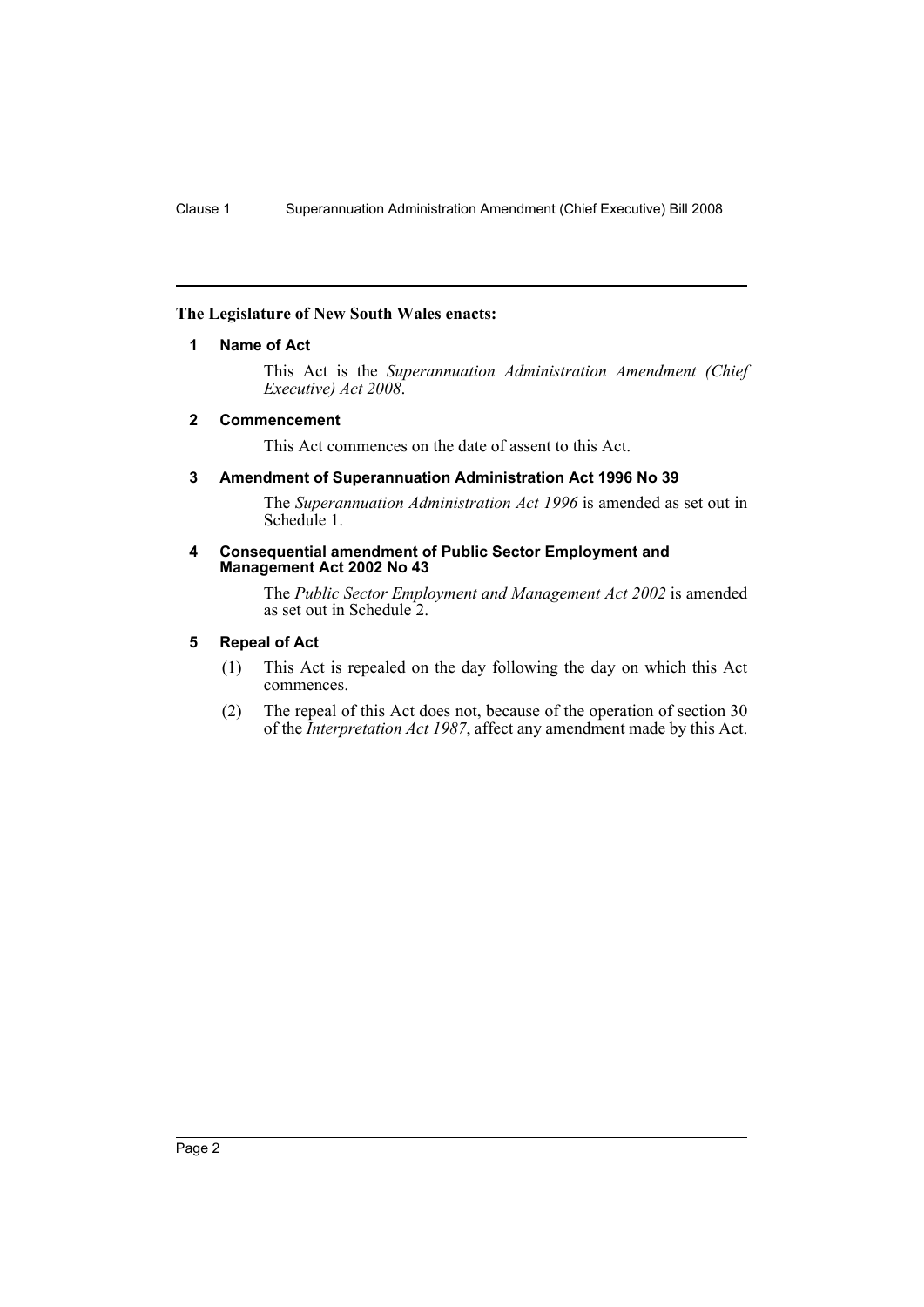Superannuation Administration Amendment (Chief Executive) Bill 2008

Amendment of Superannuation Administration Act 1996 Schedule 1

### <span id="page-3-0"></span>**Schedule 1 Amendment of Superannuation Administration Act 1996**

(Section 3)

#### **[1] Section 50 Principal functions of STC**

Insert "(other than the chief executive officer of STC)" after "STC cannot employ any staff" in section 50 (3).

#### **[2] Section 74 Chief executive officer of STC**

Omit section 74 (1). Insert instead:

(1) The STC Board is to employ a person as the chief executive officer of STC.

#### **[3] Section 74 (4)–(6)**

Omit section 74 (4)–(7). Insert instead:

- (4) The determination of the terms and conditions of employment of the chief executive officer of STC is subject to the concurrence of the Minister.
- (5) The Chairperson of the STC Board may, subject to any direction of the STC Board, appoint a member of staff of STC or other person to act in the office of the chief executive officer during the illness or absence of the chief executive officer (or during a vacancy in the office of chief executive officer), and the person while so acting has all the functions of the chief executive officer and is taken to be the chief executive officer.
- (6) The STC Board or Chairperson may, at any time, remove a person from office as acting chief executive officer.